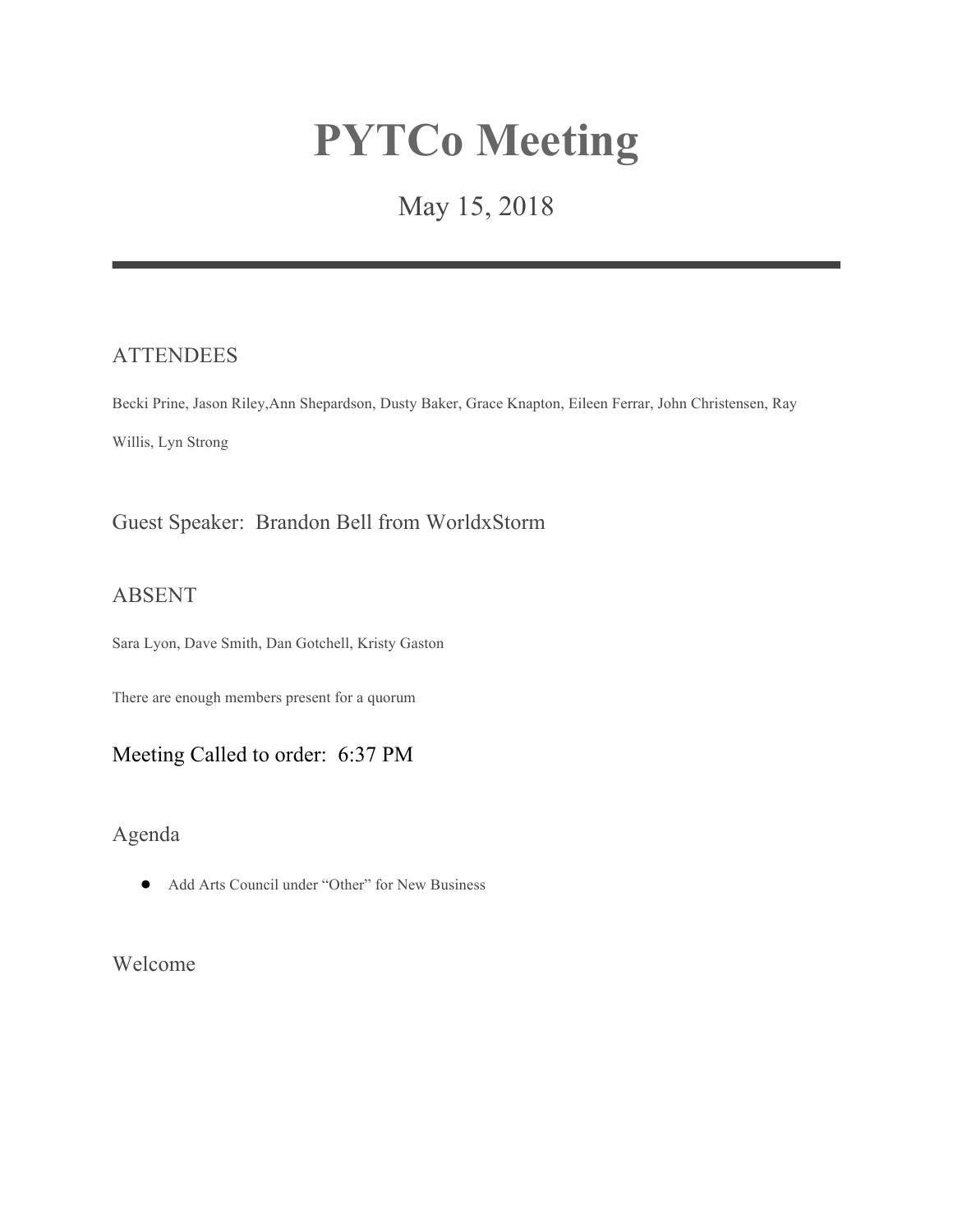## Secretary's Report

April Minutes:Add Kristy Gaston as absent

Hearing no objections, we accept the minutes as presented with corrections

#### Guest Speakers: Brandon Bell

"Save the Sampson" Part 2: Friday, August 10th 4-8 or 5-9 \$10 Admission; \$25 VIP (concert, 1 PYTCo performance, and a tour of the Sampson) Held at the PY Firemen's Field There will be an obstacle course, petting zoo, and bands (Whisky Shivers and Evan Dillon) The event will be announced June 2nd We asked for our 40 for 40 logo be added to the posters John motioned to ok the ideas, Ray seconded. All in favor. Motion passed.

#### Treasurer's Report

Hearing no objections, we accept the Treasurer's report as presented

Internal Audit- Do we want to do it? Following discussion we decided to do it. John volunteered- he will

find another person hand have it done by September 1st. John motioned that the board does this yearly and

Grace 2nd- all in favor- passed

Taxes were filed and there was a \$125 fee

## Sampson Update

1. Updated grant for village facade- Voting tonight. As soon as we get the ok Dean will order the doors

#### Old Business

1. Wizard of Oz-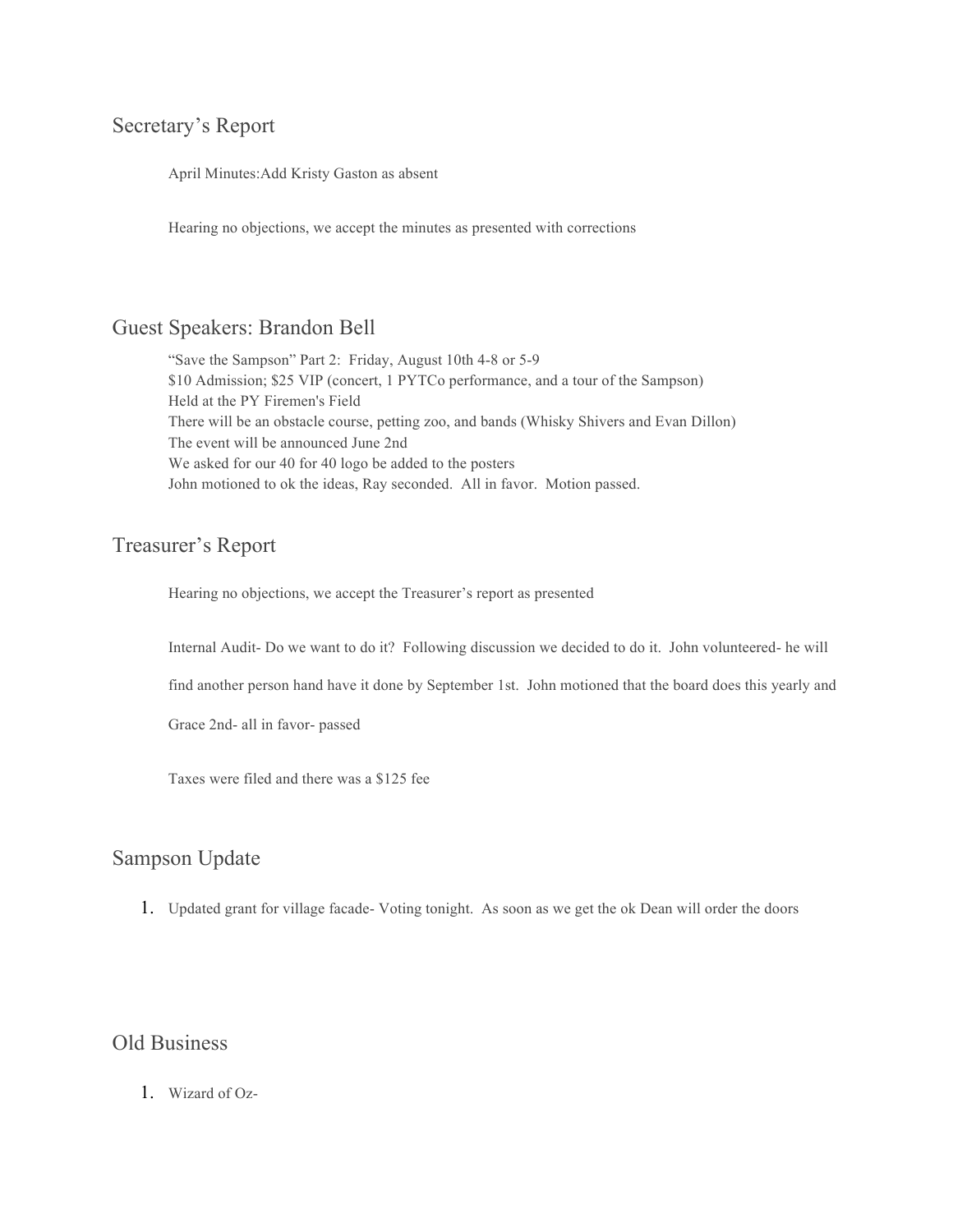Auditions will be at the middle school

Gary Pinneo made drawings that we can use/display

#### 2. Website-

Quote from Reagan and Andy- \$1,360. We haven't been overly pleased still. Dusty got a quote from Doug Amey - Total estimate to redesign the website and add on (see proposal) is \$1,500- \$2000. It would take him 3-4 weeks to complete. He is local and more accessible. Following a discussion, Lyn motioned to go with Doug, Ray seconded. All in favor- passed

#### 3. 40 for 40 Campaign-

Logo from Jennifer (see sheet)- The windmill would represent Oklahoma (The first PYTCo performance) and the Emerald city would represent this years performance. Comments= use the colored PYTCo logo and change the big 40 to ruby

Gary has a drawing and will send it to Jennifer. Board agrees that Gary's looks more like a logo and Jennifer's looks more like a poster. We will ask Jennifer if she can do something like Gary's. Dusty will have Dave talk to her

Dave has not had any more luck with ornaments. Maybe we should do a mug or print glass

#### 4. Madeline-

Becky is checking to see when we can get in for rehearsals. We can not get in with lights until December 8th. Shows will be Saturday and Sunday.

#### 5. Broadway Summit-

Went well- It is a lot of work to plan-Becky is looking to make some changes to make it easier. Next year's is going to be "Frozen" in January. Not sure what workshops they will have for the kids. Maybe we should skip a year